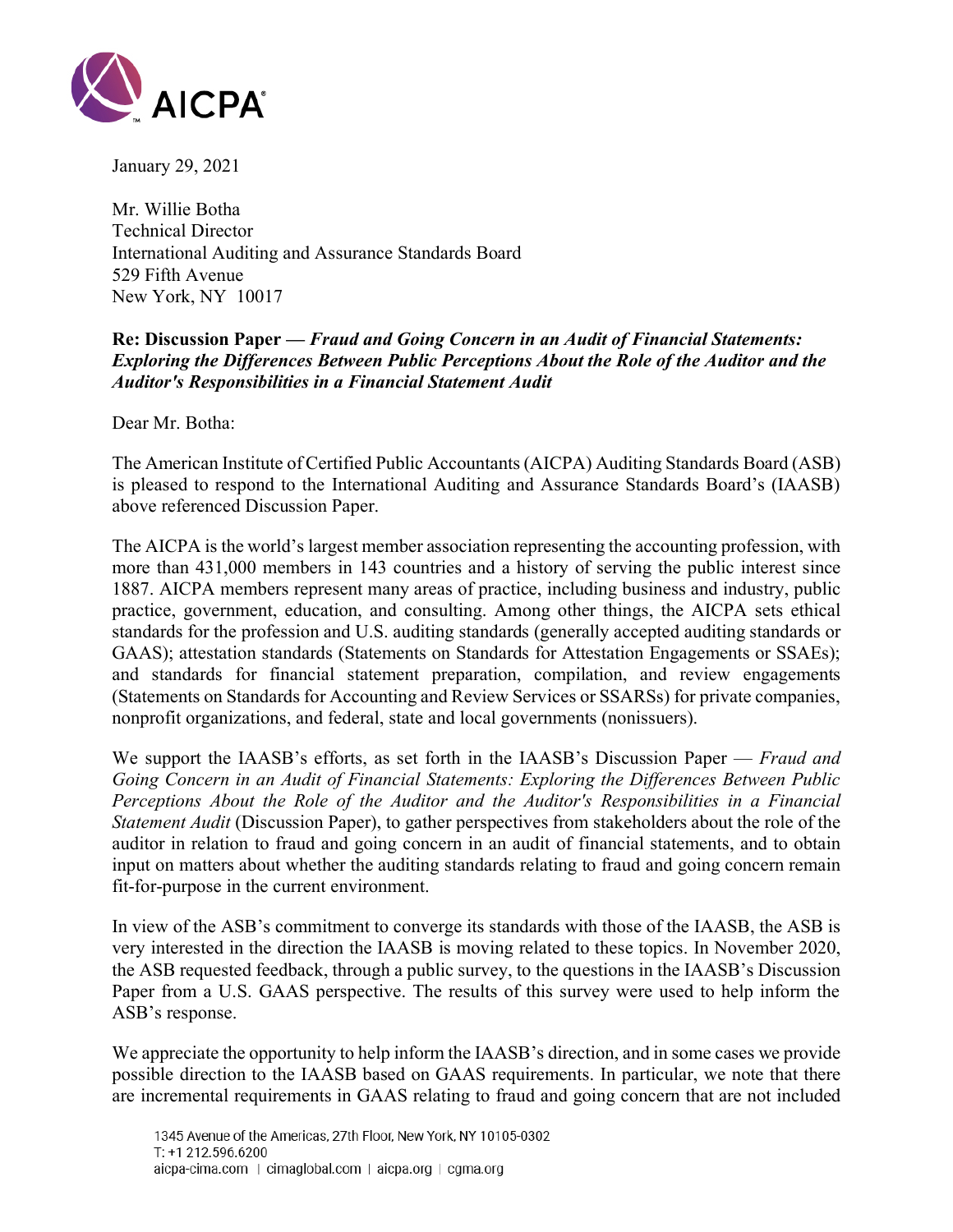in the International Statements on Auditing Standards (ISAs). We provide additional detail on these incremental requirements in the appendix to this letter. We are glad to provide feedback beyond this letter, as needed.

We agree that each participant in the financial reporting ecosystem plays a role that contributes towards high-quality financial reporting, including audit quality, particularly as it relates to fraud and going concern. As an example, we note the importance of an entity's internal control framework as it relates to anti-fraud measures. While we recognize the existence of many internal control frameworks we observe that in the U.S., the 2013 Committee of Sponsoring Organizations of the Treadway Commission (COSO) *Internal Control - Integrated Framework* provides such guidance to many entities.

We encourage the IAASB to continue to develop principles-based standards, without being overly prescriptive considering that these standards may serve as the basis for audits of all entities, whether public or private. We also encourage the IAASB to continue to focus on the "IAASB toolkit." This focus includes the IAASB considering all possible actions that may be taken by the IAASB, beyond making changes to the auditing standards themselves. Further, we encourage the IAASB to continue to share its findings from this project to help inform all stakeholders.

The appendix to this letter provides our more detailed responses to the specific questions presented in the Discussion Paper. Our responses are provided from the perspective of an audit of financial statements of a nonissuer in the United States of America because that is within the purview of the ASB.

Thank you for the opportunity to present our views on the Discussion Paper. If you have any questions regarding the comments in this letter, please contact me at  $\text{Tharding}(\partial_t)$  berrydunn.com or Linda Delahanty at Linda.Delahanty@aicpa-cima.com.

\*\*\*\*\*

Respectfully submitted,

Trangh. Harling

/s/ Tracy Harding Chair, Auditing Standards Board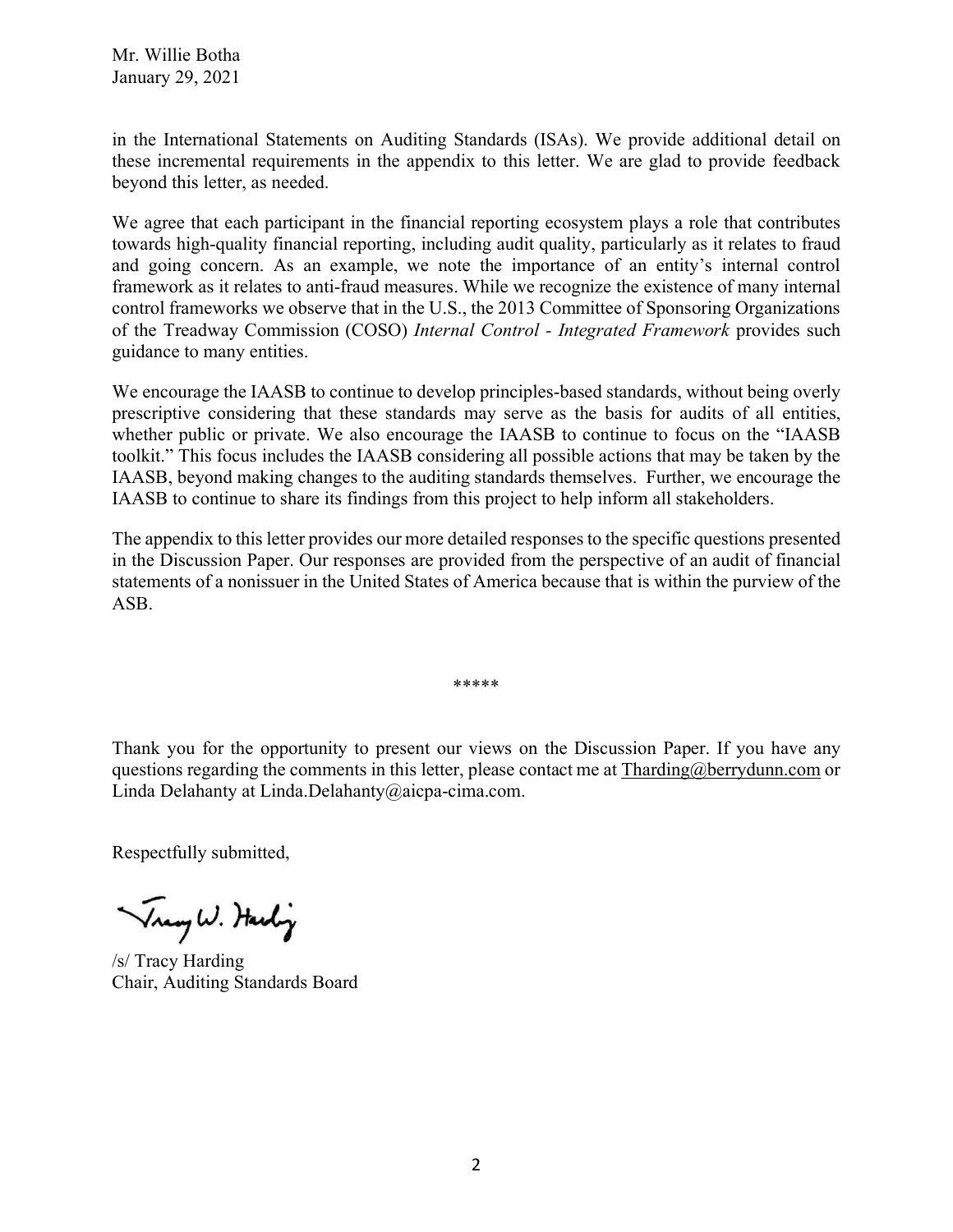# **Appendix**

**Responses to Questions in the Discussion Paper —** *Fraud and Going Concern in and Audit of Financial Statements: Exploring the Differences Between Public Perceptions About the Role of the Auditor and the Auditor's Responsibilities in a Financial Statement Audit* 

#### **Overall Considerations**

As noted in our cover letter, we support the IAASB's efforts to gather perspectives from stakeholders about the role of the auditor in relation to fraud and going concern in an audit of financial statements. Determining whether additional actions may be necessary to enhance the reliability of financial reporting, including audit quality, involves all members of the financial reporting ecosystem, including the financial reporting standard setters, management, those charged with governance and the auditor. Furthermore, we encourage the IAASB to consider various ways in which it may respond to the challenges outlined in the Discussion Paper beyond setting new standards, including non-authoritative guidance and education, and outreach with other members of the ecosystem.

We also note that the users of the auditors' reports for nonissuers in the U.S. typically have ready access to management and owners. Therefore, such users may have a broader range of information available to them beyond the financial statements, that may not be available to the users of the financial statements of issuers (listed entities). Accordingly, for nonissuers (non-listed entities) there may be less need for information to be communicated through the financial statements and the auditor's report, and more need for education regarding the nature of an audit and financial information not in the purview of the auditor.

#### **IAASB Question 1(a): In regard to the expectation gap, what do you think is the main cause of the expectation gap relating to fraud and going concern in an audit of financial statements?**

**Response:** We support the IAASB's effort to assess what is meant by the expectation gap relating to fraud and the expectation gap relating to going concern and applaud their efforts to obtain feedback from stakeholders. We encourage the IAASB to continue to explore the causes of such expectation gaps to inform possible improvements to audit quality. We agree that the differences between what the public thinks auditors do and what auditors actually do, or the "knowledge gap" as described in the Discussion Paper, likely contributes to the expectation gap and believe it may be best addressed through education of the users of the auditor's report. We note that in some instances auditors may not properly implement the requirements in the auditing standards, however we believe further outreach and research are warranted to assess the extent to which that is a function of the standards being overly complex or unclear, or of auditors not exercising due professional care in interpreting or adhering to the requirements. Such outreach and research would inform decisions regarding allocation of resources to enhance auditor education and instruction and standard setting. A better understanding of the causes of an expectation gap will be helpful to determining what actions will be most effective in reducing the gap.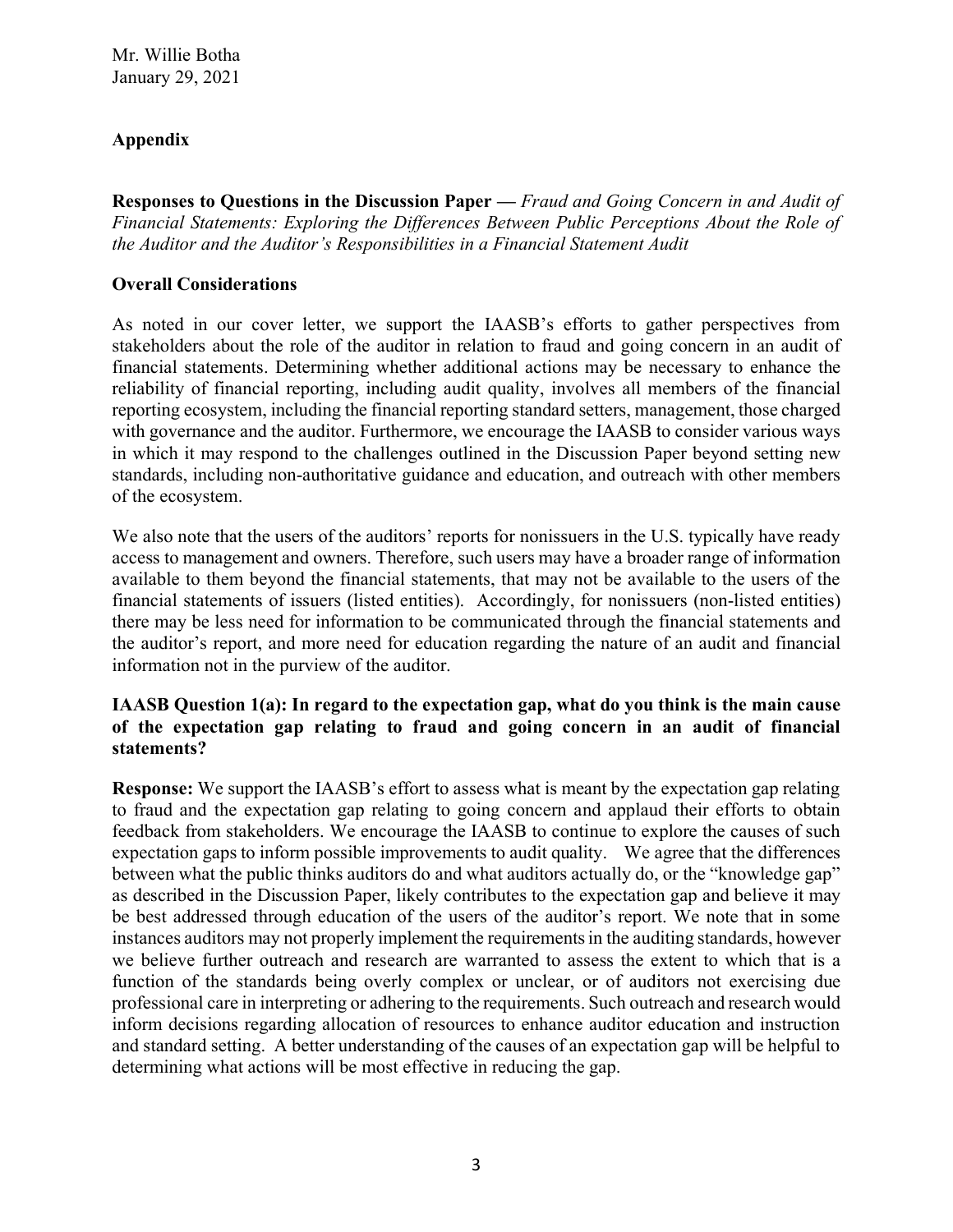## **IAASB Question 1(b): In regard to the expectation gap, in your view, what could be done, by the IAASB and/or others (please specify), to narrow the expectation gap related to fraud and going concern in an audit of financial statements?**

**Response:** We recommend the IAASB consider various options available to address factors contributing to the expectation gap that the IAASB identifies. Users of the financial statements are looking for more insight about the entity, and providing such information, for example, disclosures relating to going concern, begins first with management and those charged with governance. Therefore, further education to users around management's responsibilities might be helpful. Also, post-implementation reviews, including those related to ISA 315 (Revised 2019), *Identifying and Assessing the Risks of Material Misstatement,* and ISA 540 (Revised), *Auditing Accounting Estimates and Related Disclosures*, are likely to be helpful to aid in identifying areas in the auditing standards that may not be implemented as intended and may need further clarification for the auditor. This type of action may be helpful in decreasing elements of the expectation gap.

### **Stakeholder Perspective Question (page 15 of the Discussion Paper): The IAASB is interested in perspectives about the impact of corporate culture on fraudulent financial reporting and what, if any, additional audit procedures for the auditor should be considered by the IAASB in this regard.**

**Response:** As noted in the Discussion Paper, there are a variety of sources that recognize that corporate culture is important as it relates to fraudulent financial reporting. We note that corporate culture is considered by the auditor as he or she gains an understanding of the entity, including the entity's control environment. For example, paragraph 4 of ISA 315 (Revised 2019) states that "the control environment sets the tone of an organization, influencing the control consciousness of its people, and provides the overall foundation for the operation of the other components of the entity's system of internal control." Internal control frameworks, such as COSO, also recognize the importance of corporate culture as part of an effective control environment that can help to deter fraud. The consideration of corporate culture as part of risk assessment affects the auditor's professional skepticism and professional judgment and influences the audit work needed.

We recognize that corporate culture may be preliminarily considered, to some degree, as part of the client acceptance and continuance process. Accordingly, we recommend the IAASB reflect on whether additional guidance (for example, application material, staff guidance or case studies) should be developed about inquiries being performed as part of client acceptance and continuance decisions (in addition to during risk assessment procedures) relating to the tone at the top, including corporate culture and how the results of those inquiries later inform the auditor's risk assessment.

# **IAASB Question 2(a): In your view, should the auditor have enhanced or more requirements with regard to fraud in an audit of financial statements? If yes, in what areas?**

**Response:** National Standard Setters have developed guidance incremental to what is in the ISAs that the IAASB might find helpful. For example, in GAAS, various sections from ISA 240, *The Auditor's Responsibilities Relating to Fraud in an Audit of Financial Statements* have been expanded or elevated from application material into requirements. We recommend the IAASB consider whether these differences (those related to GAAS are highlighted in appendix B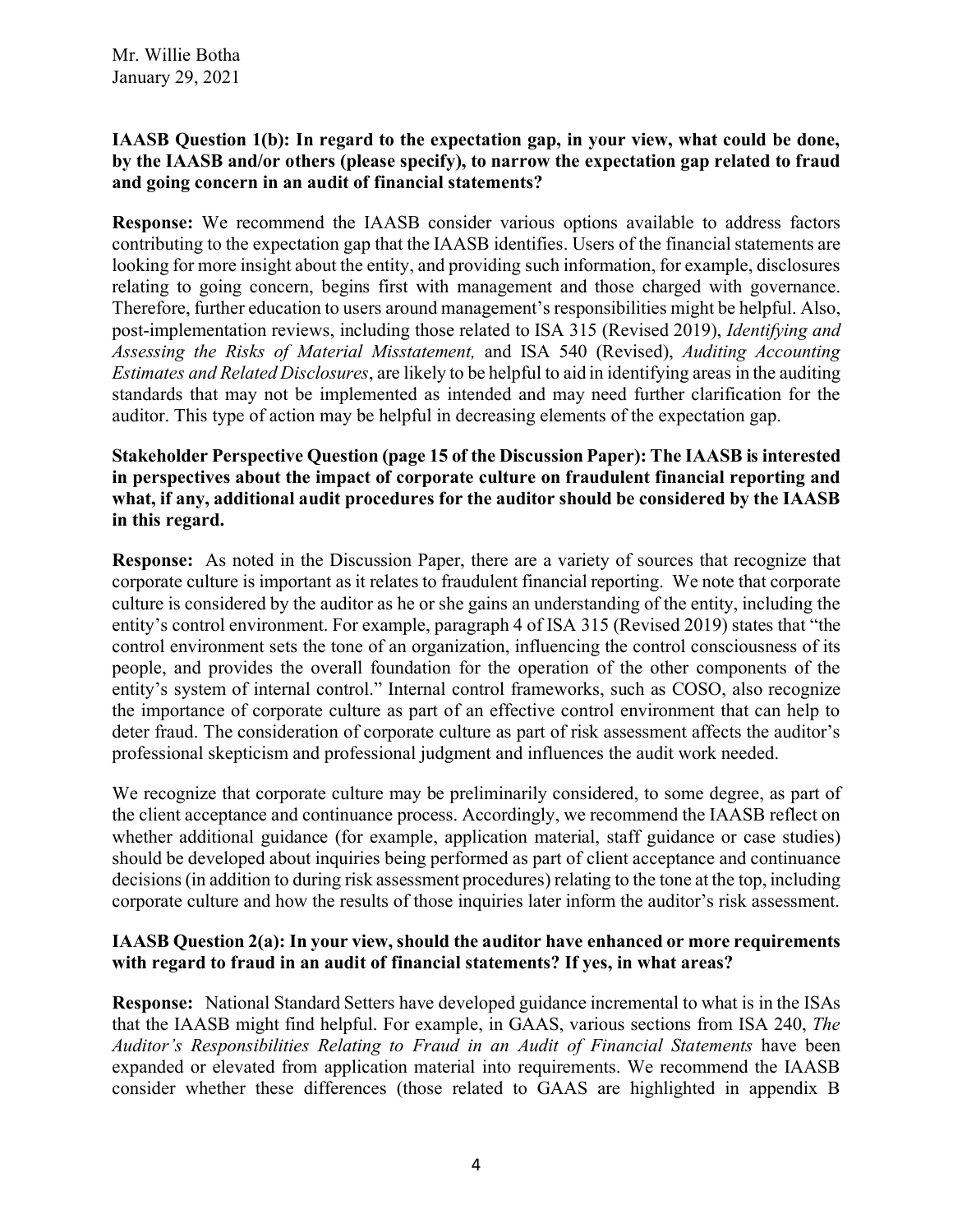"Substantive Differences Between the International Standards on Auditing and Generally Accepted Auditing Standards" in the AICPA *Professional Standards* (appendix B)), should be included in the ISAs. We also recommend the IAASB consider enhancing education efforts with users of the financial statements and the auditor's report to better explain the role of the auditor relating to fraud.

The following is taken from appendix B and contains a listing of requirements that are in GAAS in AU-C section 240, *Consideration of Fraud in a Financial Statement Audit[1](#page-4-0)* but are not included as requirements in ISA 240.

- The requirement in paragraph 15 of ISA 240 for the auditor to investigate inconsistent responses to auditor inquiries of management or those charged with governance has been expanded in paragraph .14 of AU-C section 240 to also include responses that are otherwise unsatisfactory (for example, vague or implausible responses).
- The requirement in paragraph 16 of ISA 240 for members of the engagement team to discuss the susceptibility of the entity's financial statements to material misstatements has been expanded in paragraph .15 of AU-C section 240 to include, as requirements, additional discussion items from application and other explanatory material in ISA 240. These items include a required brainstorming session focused very specifically on, among other things, internal and external fraud factors and the possibility of management override of controls. In addition, AU-C section 240 further clarifies the requirement for participation of key engagement team members and the engagement partner in the discussion and brainstorming sessions. Lastly, AU-C section 240 requires appropriate communication throughout the audit among the engagement team members. Several of these discussion items have been elevated from paragraphs A11–A12 of ISA 240.
- The requirement in paragraph 45 of ISA 240 to document the significant decisions reached during the discussion among the engagement team regarding fraud-related matters has been expanded in paragraph .43 of AU-C section 240 to also require documenting how and when the discussion occurred and the audit team members who participated.
- Procedures have been elevated from paragraph A19 of ISA 240 to requirements in paragraph .19 of AU-C section 240; these procedures relate to making inquiries of internal audit as part of performing risk assessment procedures, and include determining (*a*) whether internal audit has performed any procedures to identify or detect fraud during the year, and (*b*) whether management has satisfactorily responded to any findings resulting from these inquiries.
- <span id="page-4-0"></span>• The requirement in paragraph 35 of ISA 240 to evaluate whether the results of analytical procedures at or near the end of the reporting period indicate a previously unrecognized risk of material misstatement due to fraud has been expanded in paragraph .34 of AU-C section 240 to include the accumulated results of auditing procedures, including analytical procedures performed as substantive tests or when forming an overall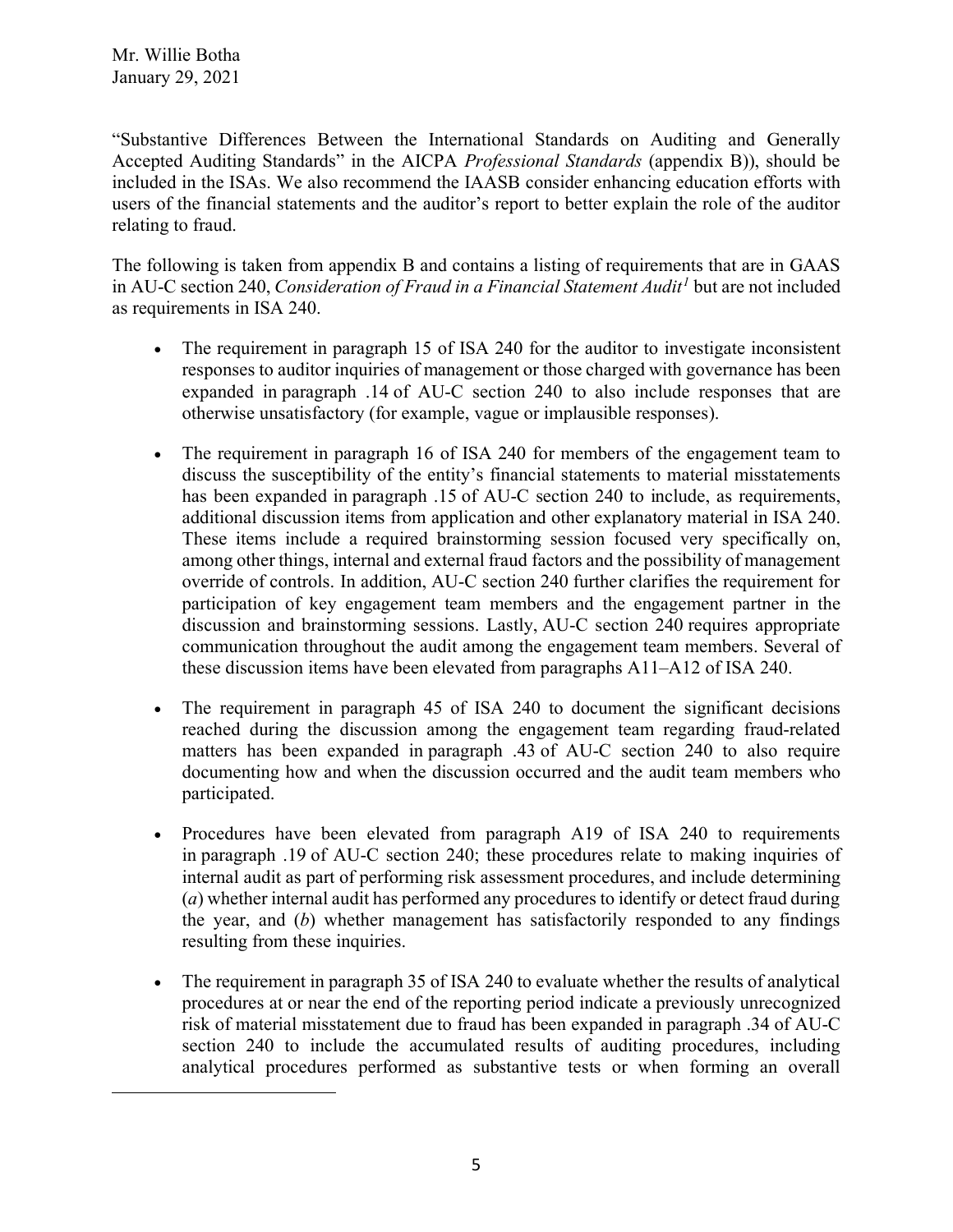conclusion. AU-C section 240 also specifically requires performance of analytical procedures relating to revenue accounts through the end of the reporting period, in light of the generally presumed higher risk of financial statement fraud involving revenue.

- The requirements in paragraph 33(a) of ISA 240 address designing and performing auditing procedures to test the appropriateness of journal entries. In addition to essential guidance about addressing the risk of possible management override of controls, included in paragraph .32*a* of AU-C section 240, are requirements to
	- obtain an understanding of the entity's financial reporting process and controls over journal entries and other adjustments, and determine whether such controls are suitably designed and have been implemented.
	- consider fraud risk factors, the nature and complexity of accounts, and entries processed outside the normal course of business, elevated from the application and other explanatory material contained in paragraph A44 of ISA 240 in order to emphasize the importance of these considerations.
	- include identification and testing of specific journal entries regardless of controls.
- The requirement for the auditor to design and perform auditing procedures to review accounting estimates for biases and evaluate whether the circumstances producing the bias, if any, represent a risk of material misstatement due to fraud, in paragraph 33(b) of ISA 240, has been expanded in paragraph .32*b* of AU-C section 240 to specifically include those estimates that are based on highly sensitive assumptions.

In addition, the following requirements in AU-C section 240 were expanded from the requirements of ISA [2](#page-5-0)40 to be consistent with requirements in PCAOB AS 2410, *Related Parties*, <sup>2</sup> as the ASB believes these requirements will enhance audit quality for audits of financial statements of nonissuers.

- The requirement in paragraphs 17–19 of ISA 240 relating to required inquiries has been expanded. Paragraph .17 of AU-C section 240 has been expanded to require inquiries of management about the existence, and if so, the nature, terms, and business purpose of, and involvement of related parties in, any significant unusual transactions. Similarly, the requirements in paragraphs .19 and .21 of AU-C section 240 have been expanded to include inquiry about whether the entity entered into any significant unusual transactions.
- The requirement in paragraph 33(c) of ISA 240 for the evaluation of significant transactions that are outside the normal course of business (that is, significant unusual transactions) has been expanded in paragraph .32 of AU-C section 240 to include the following procedures:

<span id="page-5-0"></span><sup>2</sup> All AS sections can be found in AICPA *PCAOB Standards and Related Rules*.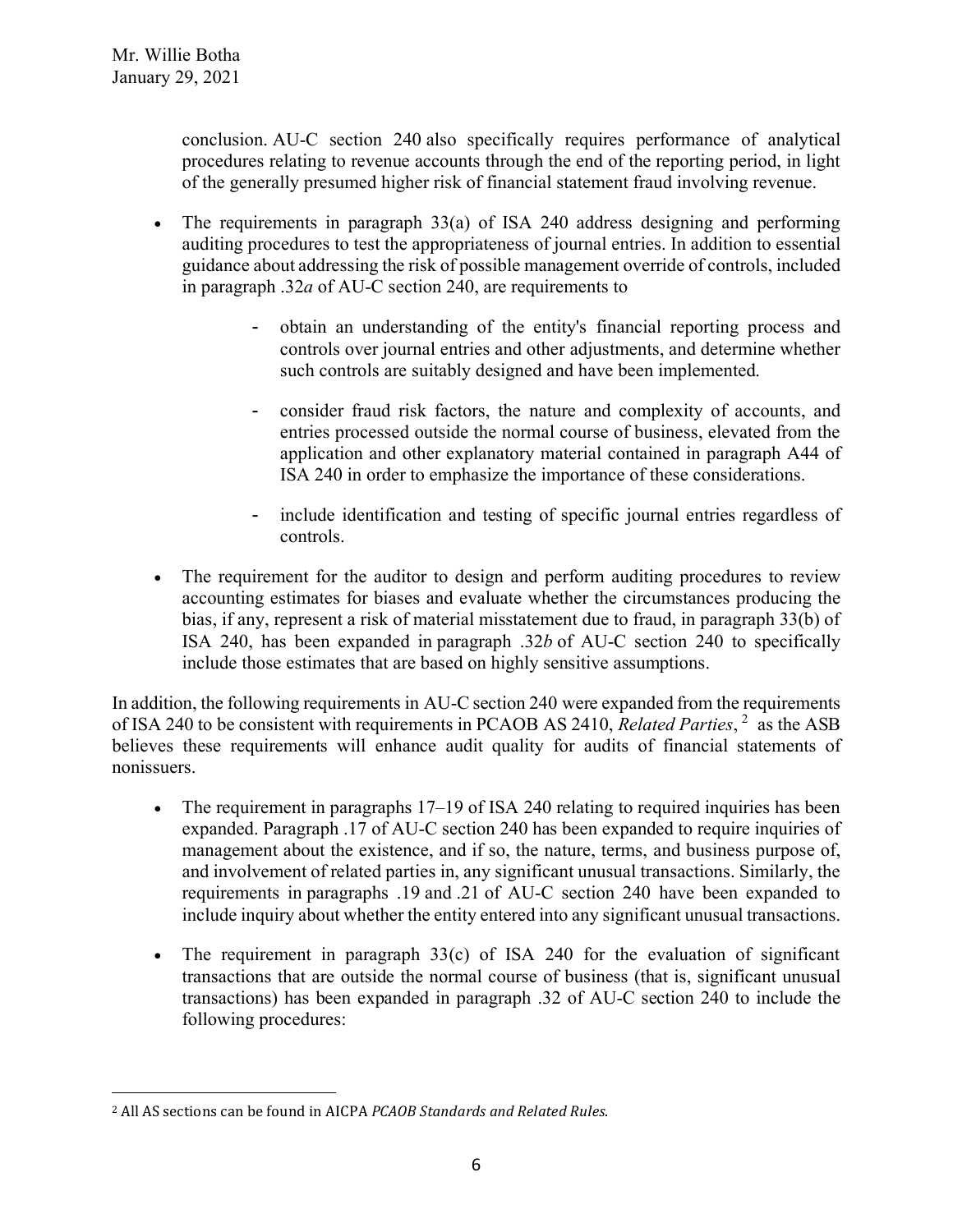- Reading the underlying documentation and evaluating whether the terms and other information about the transaction are consistent with explanations from inquiries and other audit evidence about the business purpose (or the lack thereof) of the transaction
- Determining whether the transaction has been authorized and approved in accordance with the entity's established policies and procedures
- Evaluating whether significant unusual transactions that the auditor has identified have been properly accounted for and disclosed in the financial statements

**Stakeholder Perspective Question (page 18 of the Discussion Paper): The IAASB is interested in perspectives about requiring the use of forensic specialists or other relevant specialists in a financial statement audit, and, if considered appropriate, in what circumstances the use of specialists should be required.** 

**Response:** The ISAs currently contain the following related to the competence and capabilities of the engagement team:

- ISA 220 (Revised), *Quality Management for an Audit of Financial Statements*<sup>[3](#page-6-0)</sup> states that "the engagement partner shall determine that members of the engagement team, and any auditor's external experts and internal auditors who provide direct assistance who are not part of the engagement team, collectively have the appropriate competence and capabilities, including sufficient time to perform the audit engagement."
- ISA  $240<sup>4</sup>$  $240<sup>4</sup>$  $240<sup>4</sup>$  requires the auditor to assign and supervise personnel taking into account the knowledge, skill, and ability of the individuals to be given significant engagement responsibilities and the auditor's assessment of the risks of material misstatement due to fraud for the engagement.
- Paragraph A35 of ISA 240 provides an example for assigning additional individuals with specialized skill and knowledge, such as forensic and IT experts.

We recommend the IAASB consider expanding the application material in the ISAs or provide nonauthoritative guidance to help auditors identify situations, based on their professional judgment and risk assessment, in which the use of relevant specialists may be needed. For example, this guidance could provide examples of fraud risk factors that may cause the auditor to consider the use of a relevant specialist or could provide examples of circumstances that may cause the auditor to consider using a relevant specialist.

We also encourage the IAASB to explore ways in which engagement teams may be encouraged to better train engagement team members about how frauds occur and what frauds look like, as part of the engagement partner's fulfilling the responsibilities described above. We also recommend

<span id="page-6-0"></span><sup>3</sup> Paragraph 26 of ISA 220, *Quality Management for an Audit of Financial Statements*.

<span id="page-6-1"></span><sup>4</sup> Paragraph 30 of ISA 240, *The Auditor's Responsibilities Relating to Fraud in an Audit of Financial Statements*.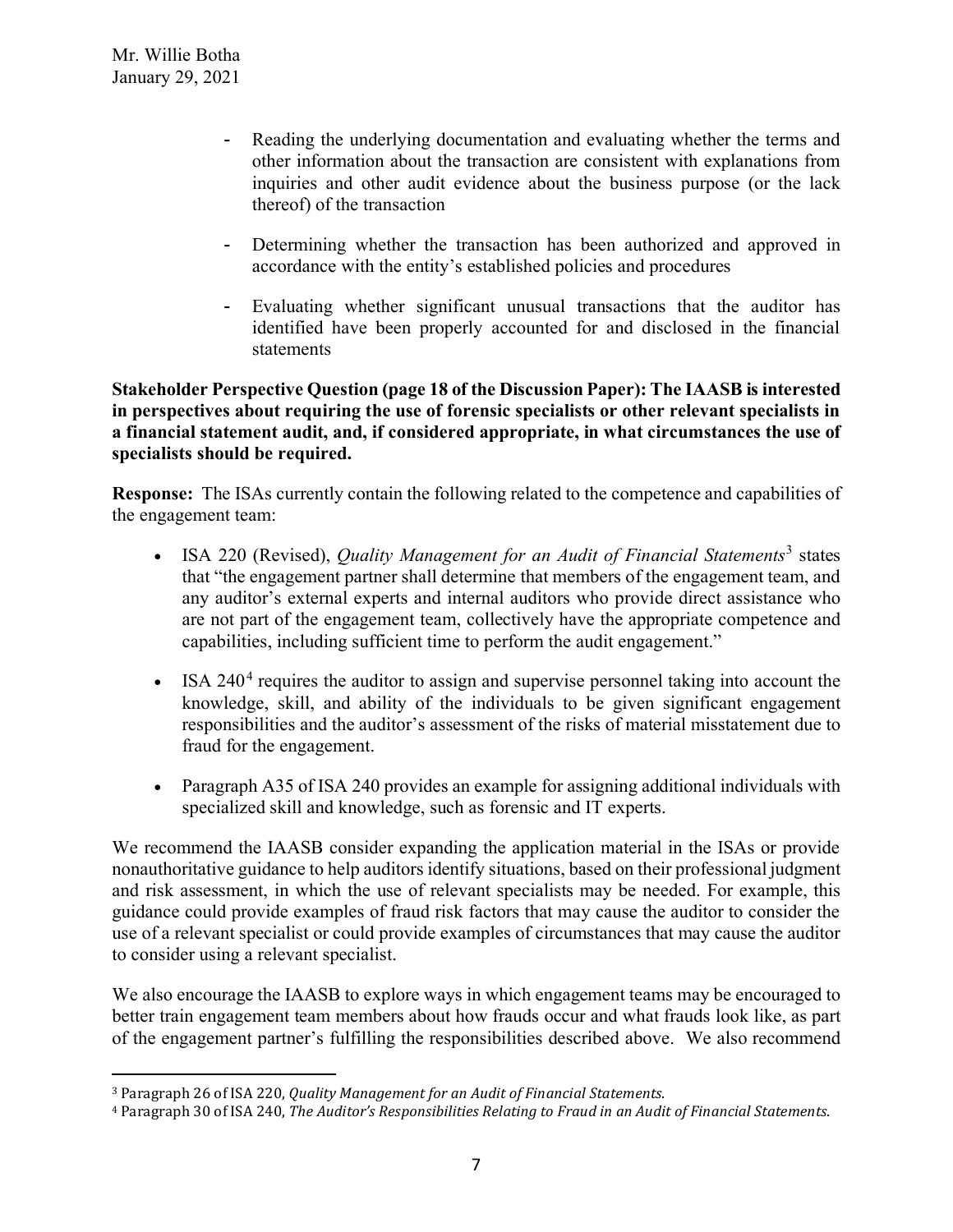the IAASB consider providing more guidance for auditors relating to how to best conduct fraud inquiries and fraud brainstorming, and how auditors may use data analytics or other technologies to enhance their audit procedures around fraud.

**IAASB Question 2(b): In your view, is there a need for enhanced procedures [in relation to fraud in an audit of financial statements] only for certain entities or in specific circumstances? If yes:** 

- *(i)* **For what types of entities or in what circumstances?**
- *(ii)* **What enhancements are needed?**
- *(iii)* **Should these changes be made within the ISAs or outside the scope of an audit (e.g., a different engagement)? Please explain your answer.**

**Response:** Rather than articulating different requirements for different types of entities, specific procedures to be performed should depend upon the auditor's professional judgment based upon the auditor's risk assessment and the facts and circumstances of the engagement.

As noted in our previous response, we encourage the IAASB to explore ways in which engagement teams can be further trained to better identify fraud risk factors and develop the appropriate audit response in accordance with ISA 315 (Revised 2019) and ISA 330, *The Auditor's Responses to Assessed Risks,* and ISA 450, *Evaluation of Misstatements Identified During the Audit*. Furthermore, as we noted in our cover letter, we encourage the IAASB to continue to develop principles-based standards, without being overly prescriptive considering that these standards may serve as the basis for audits of all entities, whether public or private.

**Stakeholder Perspective Question (page 19 of the discussion paper): The IAASB is interested in perspectives about the perceived responsibilities of the auditor regarding non-material fraud in a financial statement audit (i.e., a broader focus on fraud) and what additional procedures, if any, may be appropriate. The IAASB is also interested in perspectives about whether additional audit procedures should be required when a non-material fraud is identified, and if so, what types of procedures.** 

**Response:** If the auditor identifies a misstatement, ISA 240 requires the auditor to evaluate whether such a misstatement is indicative of fraud. If there is such an indication, the auditor is required to evaluate the implications of the misstatement in relation to other aspects of the audit, particularly the reliability of management's representations, recognizing that an instance of fraud is unlikely to be an isolated occurrence. Therefore, ISA 240 and ISA 260 (Revised), *Communication With Those Charged With Governance,* already consider non-material fraud. We recommend the IAASB consider the interplay between ISA 240 and ISA 330 as it relates to misstatements of the financial statements relating to fraud. We also note that ISA 240 appears to focus mostly on fraudulent financial reporting, and we encourage the IAASB to consider whether there is a need for further guidance about misappropriation of assets. Such misappropriations may become material when aggregated over several periods.

**Stakeholder Perspective Question (page 19 of the Discussion Paper) — The IAASB is interested in perspectives on whether enough emphasis is placed on the auditor's responsibilities around fraud related to third parties. We are also interested in feedback**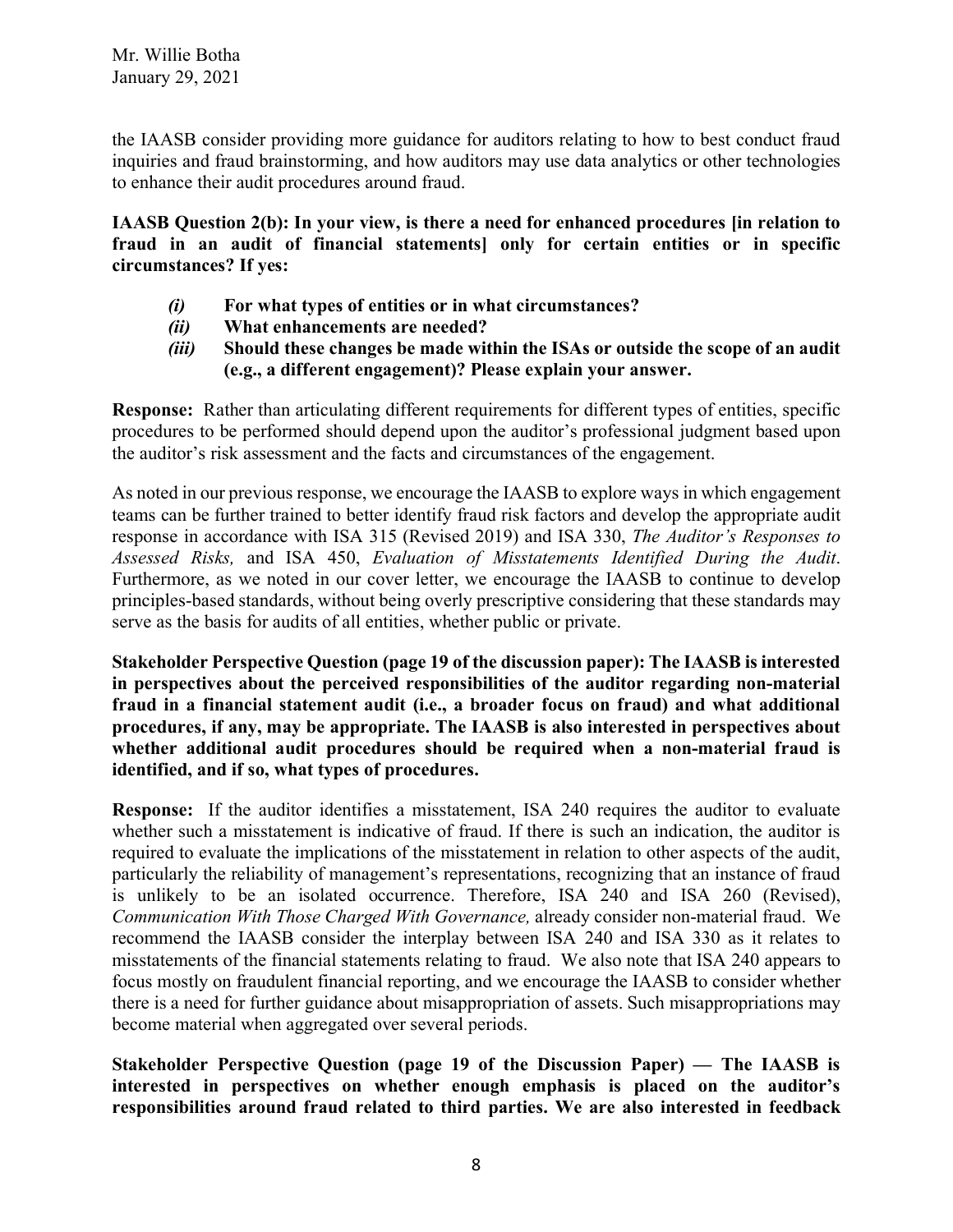Mr. Willie Botha January 29, 2021

### **about the auditor's role in relation to third party fraud that does not result in a material misstatement of the financial statements but may have a severely negative impact on the entity (e.g., cybercrime attacks).**

As noted in the Discussion Paper, the definition of fraud in the auditing standards includes fraud by third parties. We believe that the concept of third-party fraud is not well understood. We recommend the IAASB consider ways to better educate auditors about what is meant by a "thirdparty" fraud, how such fraud differs from a fraud committed by employees or by those charged with governance, and how such fraud may affect the financial statements.

**Stakeholder Perspective Question (page 20 of the discussion paper): The IAASB is interested in perspectives on whether additional engagement quality control review procedures specifically focused on the engagement team's responsibilities relating to fraud should be considered for audits of financial statements of listed entities, and those other engagements, if any, for which the firm has determined an engagement quality control review is required.** 

**Response:** International Standard on Quality Management (ISQM) 2, *Engagement Quality Reviews*, requires the engagement quality control reviewer to discuss with the engagement partner and, if applicable, other members of the engagement team, significant matters and significant judgments made in planning, performing and reporting on the engagement.<sup>[5](#page-8-0)</sup> The engagement quality control reviewer is also required to review selected engagement documentation relating to the significant judgments made by the engagement team and evaluate: (i) The basis for making those significant judgments, including, when applicable to the type of engagement, the exercise of professional skepticism by the engagement team; (ii) Whether the engagement documentation supports the conclusions reached; and (iii) Whether the conclusions reached are appropriate.<sup>[6](#page-8-1)</sup>

Paragraph 28 of ISA 240 requires the auditor to treat assessed risks of material misstatement due to fraud as significant risks. Accordingly, we recommend the IAASB consider enhancing the application material in ISQM 2 to provide examples of how the engagement quality control reviewer may consider the engagement team's response to risks of material misstatement due to fraud.

In November 2020, the ASB requested feedback, through a public survey, to the questions in the IAASB Discussion Paper from a U.S. GAAS perspective. Based on the feedback from our outreach initiative, we received examples of factors the engagement quality control reviewer may want to consider, including considering the engagement team's:

- identification of fraud risk factors and related response,
- brainstorming,
- other procedures performed,
- exercise of professional skepticism, and

<span id="page-8-0"></span><sup>5</sup> Paragraph 25(b) of ISQM 2, *Engagement Quality Reviews*.

<span id="page-8-1"></span><sup>6</sup> Paragraph 25(c) of ISQM 2.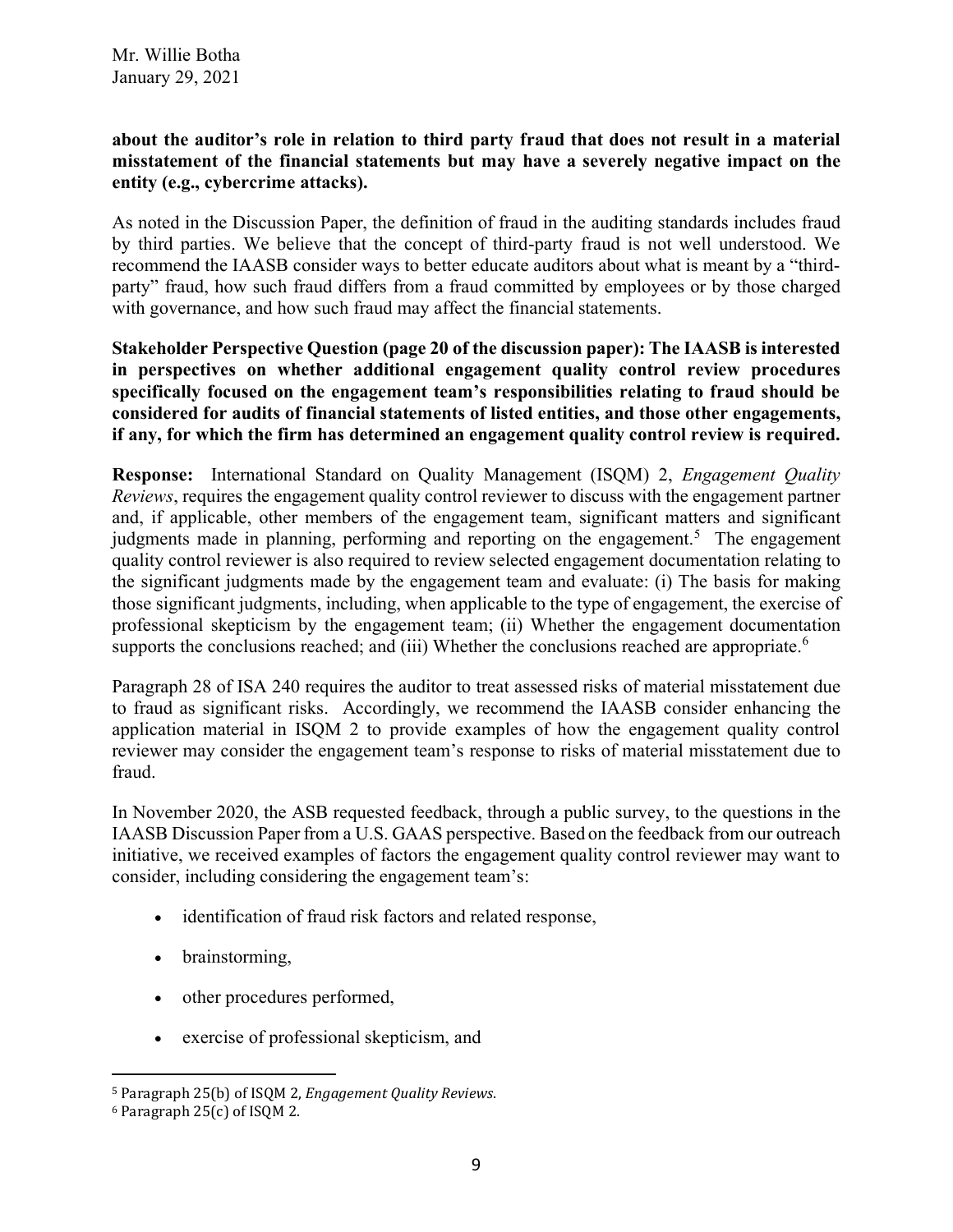• documentation.

## **IAASB Question 2(c): Would requiring a "suspicious mindset" contribute to enhanced fraud identification when planning and performing the audit? Why or why not?**

## **(i) Should the IAASB enhance the auditor's considerations around fraud to include a "suspicious mindset"? If yes, for all audits or only in some circumstances?**

**Response:** No. We do not believe requiring a "suspicious mindset" would necessarily contribute to enhanced fraud identification when planning and performing an audit and would potentially have unintended negative consequences on the effective and efficient performance of an audit. For example, a "suspicious mindset" could jeopardize the auditor's ability to have effective two-way dialogue with management and those charged with governance and ultimately inhibit the auditor's ability to complete a high-quality financial statement audit. Further, the IAASB standards are defined in the IAASB's strategy for 2020-2023, as being "globally relevant, forward-looking, applicable to entities of all sizes and complexities, adaptable in an evolving environment, and operable; developed and supported through activities that are independent and free of undue influence, timely, and responsive to the needs of stakeholders." This approach to setting standards would be free from bias which is counterintuitive to the auditor using a "suspicious mindset." Accordingly, we believe that professional skepticism is the appropriate mindset for the auditor because the auditor may apply a heightened level of professional skepticism relating to fraud risk, when needed. Further, the concept of professional skepticism is broader than just for fraud and is pervasive throughout the ISAs. We are concerned that requiring a different mindset in certain situations could create confusion in practice as to when it is appropriate for the auditor to use one mindset versus another. We also question whether requiring a suspicious mindset could result in an increased expectation gap.

The ability for the auditor to scale the level of professional skepticism enables the auditor to use his or her professional judgment as to when heightened professional skepticism is necessary. This approach preserves the relationships the auditor needs to effectively audit an entity, including identifying fraud risk factors and developing the appropriate audit response. Accordingly, we are supportive of the existing framework that is used throughout the ISAs of maintaining professional skepticism throughout the audit, having auditors revise their risk assessments when necessary, and having auditors obtain more persuasive audit evidence the higher the assessed risk of material misstatement.

We encourage the IAASB to continue its efforts in regard to the audit evidence project, including consideration of SAS No. 142, *Audit Evidence*, that was issued by the AICPA Auditing Standards Board in July 2020. SAS No. 142 (codified in AU-C section 500) expands the objective of the extant standard to be more broadly focused on considering the attributes of information to be used as audit evidence in assessing whether sufficient appropriate audit evidence has been obtained. Previously, the objective focused on the design and performance of audit procedures to obtain sufficient appropriate audit evidence, rather than evaluating the sufficiency and appropriateness of the audit evidence itself. Attributes of reliable information include its accuracy, completeness, authenticity, and susceptibility to bias. SAS No. 142 requires the auditor to evaluate information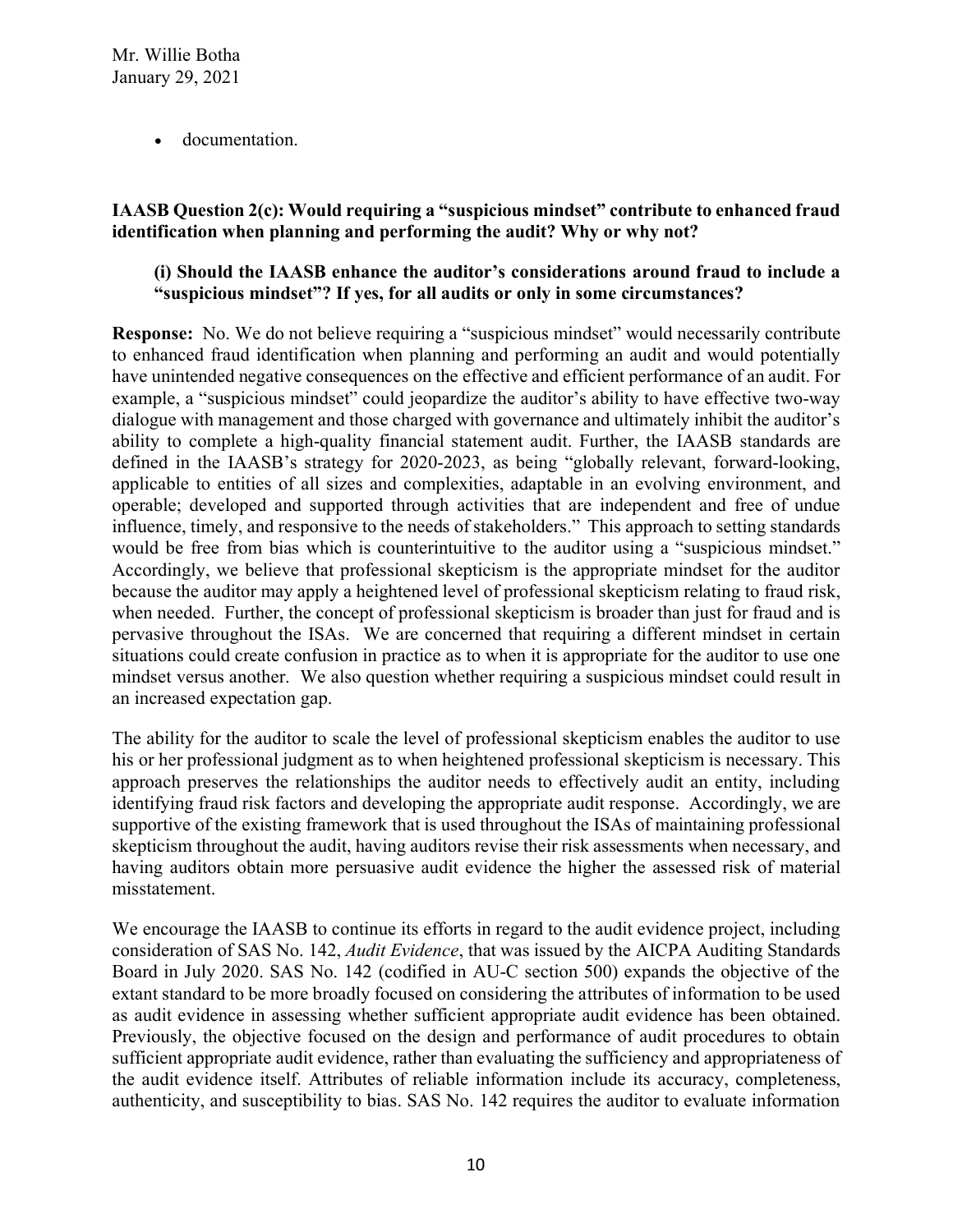to be used as audit evidence by taking into account the relevance and reliability of the information, including its source, and whether such information corroborates or contradicts assertions in the financial statements. We believe that such enhanced focus on the attributes of reliable information may help auditors to design a more appropriate response to fraud risk.

**Stakeholder Perspective Question (page 27 of the discussion paper): The IAASB is interested in perspectives about whether more is needed related to professional skepticism when undertaking procedures with regard to fraud and going concern and what additional procedures, if any, may be appropriate.** 

**Response:** As we discussed in our response to IAASB question 2(c), the ability for the auditor to scale the level of professional skepticism enables the auditor to use his or her professional judgment for circumstances when heightened professional skepticism is necessary. This approach enables the auditor to interact with management as needed to effectively audit an entity while planning and performing procedures to identify and assess fraud risks and develop the appropriate audit response.

We note that in recently issued ISAs there has been a heightened focus on professional skepticism in the application material. For example, the application material in ISA 540 (Revised)*[7](#page-10-0)* describes ways in which the auditor can exercise professional skepticism and ways in which professional skepticism can be documented. We support the IAASB's approach to provide further guidance relating to exercising professional skepticism in the application material for the standards related to fraud and going concern. We recommend that the IAASB consider performing a post implementation review to gather information about how effective the application material in ISA 540 (Revised) relating to professional skepticism has been. We also encourage the IAASB to include application material about professional skepticism specific to fraud and going concern to help improve consistency in the application of the requirements relating to these topics. We believe it would be helpful for the IAASB to provide examples, through nonauthoritative educational materials, that describe ways in which the auditor can exercise and demonstrate heightened professional skepticism in specific circumstances.

# **IAASB Question 2(d): Do you believe more transparency is needed about the auditor's work in relation to fraud in an audit of financial statements? If yes, what additional information is needed and how should this information be communicated (e.g., in communications with those charged with governance, in the auditor's report, etc.)?**

**Response:** Our response addresses transparency in the auditor's report and transparency through communication with those charged with governance, as follows:

• *Transparency through the auditor's report*. We believe that further discussion about fraud in the auditor's report may become fairly boilerplate and would not be meaningful or useful. Rather, we recognize that the IAASB has various options that could be considered to enhance knowledge about the auditor's work in relation to fraud in an audit of financial statements. For example, continued education efforts to help users of the financial statements better understand the role of the auditor as it relates to fraud could

<span id="page-10-0"></span><sup>7</sup> Paragraph A11 of ISA 540 (Revised), *Auditing Accounting Estimates and Related Disclosures*.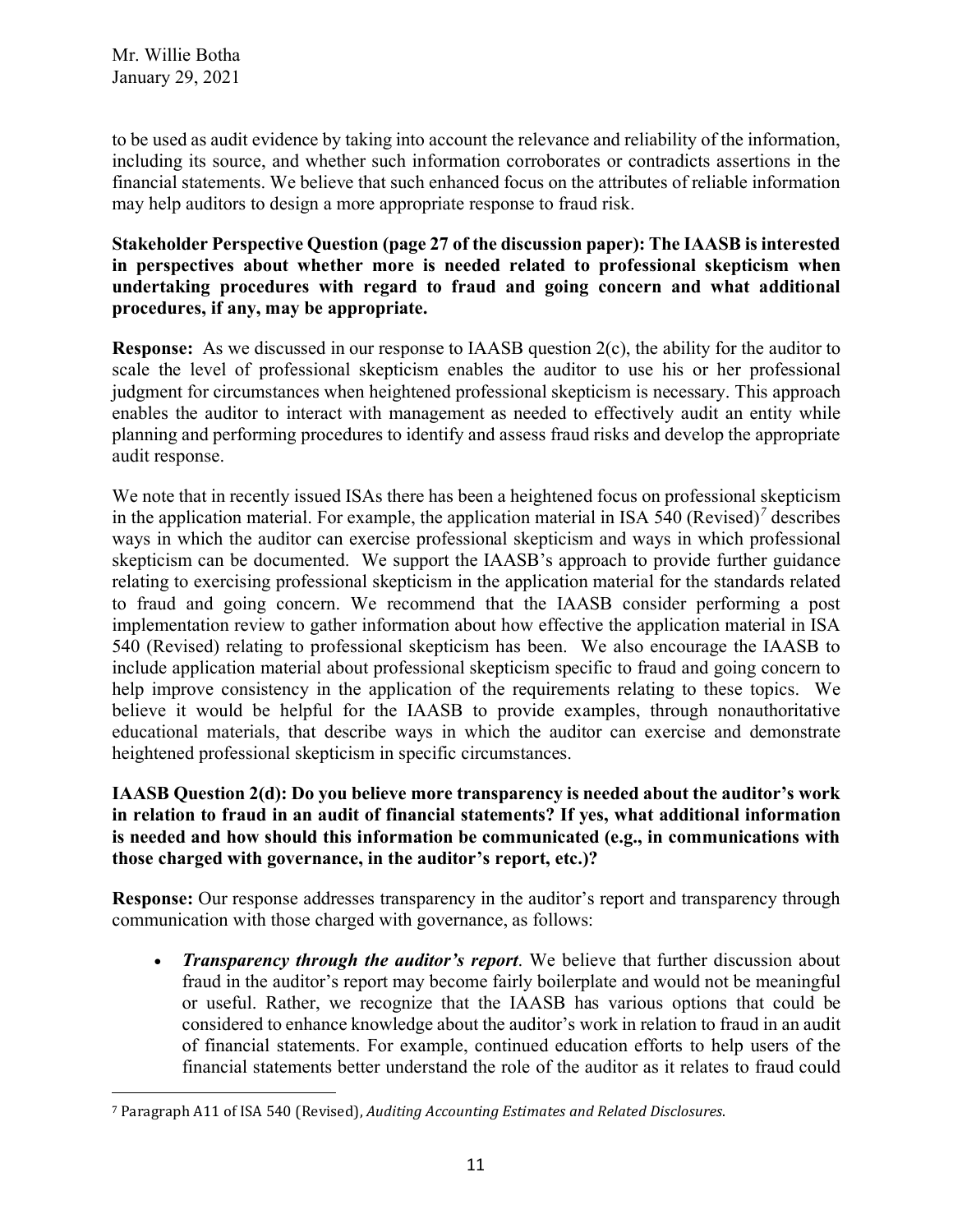be effective. Further, in light of the IAASB's post implementation review of the auditor reporting standards that began in January 2020, we ask the IAASB to consider the results from this post implementation review before further changes to the auditor's report are proposed.

• *Transparency through communication with those charged with governance*. Further communication with those charged with governance about both management's and auditor's responsibilities for fraud and discussing the planned approach and related outcomes of fraud procedures, may be helpful to those charged with governance in executing their financial reporting oversight responsibilities.

Paragraph 28 of ISA 240 requires the auditor to treat those assessed risks of material misstatement due to fraud as significant risks. Therefore, the risks of material misstatement related to fraud are currently required to be communicated with those charged with governance by ISA 260 (Revised). Paragraph 15 of ISA 260 (Revised) states that "the auditor shall communicate with those charged with governance an overview of the planned scope and timing of the audit, which includes communicating about the significant risks identified by the auditor."

## **Stakeholder Perspective Question (page 29 of the discussion paper): The IAASB is interested in perspectives about whether more information is needed in the auditor's report regarding fraud or going concern, and if so, further details about the transparency needed.**

**Response:** We believe that further discussion about the responsibilities for fraud or going concern in the auditor's report may become boilerplate and would not be meaningful or useful. Further, as noted in our response to IAASB question 2(d), we believe the IAASB should consider the results from the on-going post implementation review relating to the auditor reporting standards before proposing further changes to the auditor's report. Continued education efforts to help users of the financial statements to better understand the role of the auditor as it relates to fraud and going concern would likely be more effective. With regard to fraud, also see our response to IAASB question 2(d). With regard to going concern, also see our response to IAASB question 3(c).

## **Stakeholder Perspective Question (page 29 of the discussion paper): In addition, the IAASB is interested in perspectives about whether more transparency is needed with regard to communication with those charged with governance.**

**Response:** Further clarification with those charged with governance about their responsibilities, as well as management's and the auditor's responsibilities for fraud may be helpful. We also note that under GAAS, the auditor has an enhanced requirement to communicate to those charged with governance the auditor's consideration of management's plans to mitigate the conditions or events that raised substantial doubt about the entity's ability to continue as a going concern. See our response to the previous stakeholder perspective question.

# **IAASB Question 3(a): In your view should the auditor have enhanced or more requirements with regard to going concern in an audit of financial statements? If yes, in what areas?**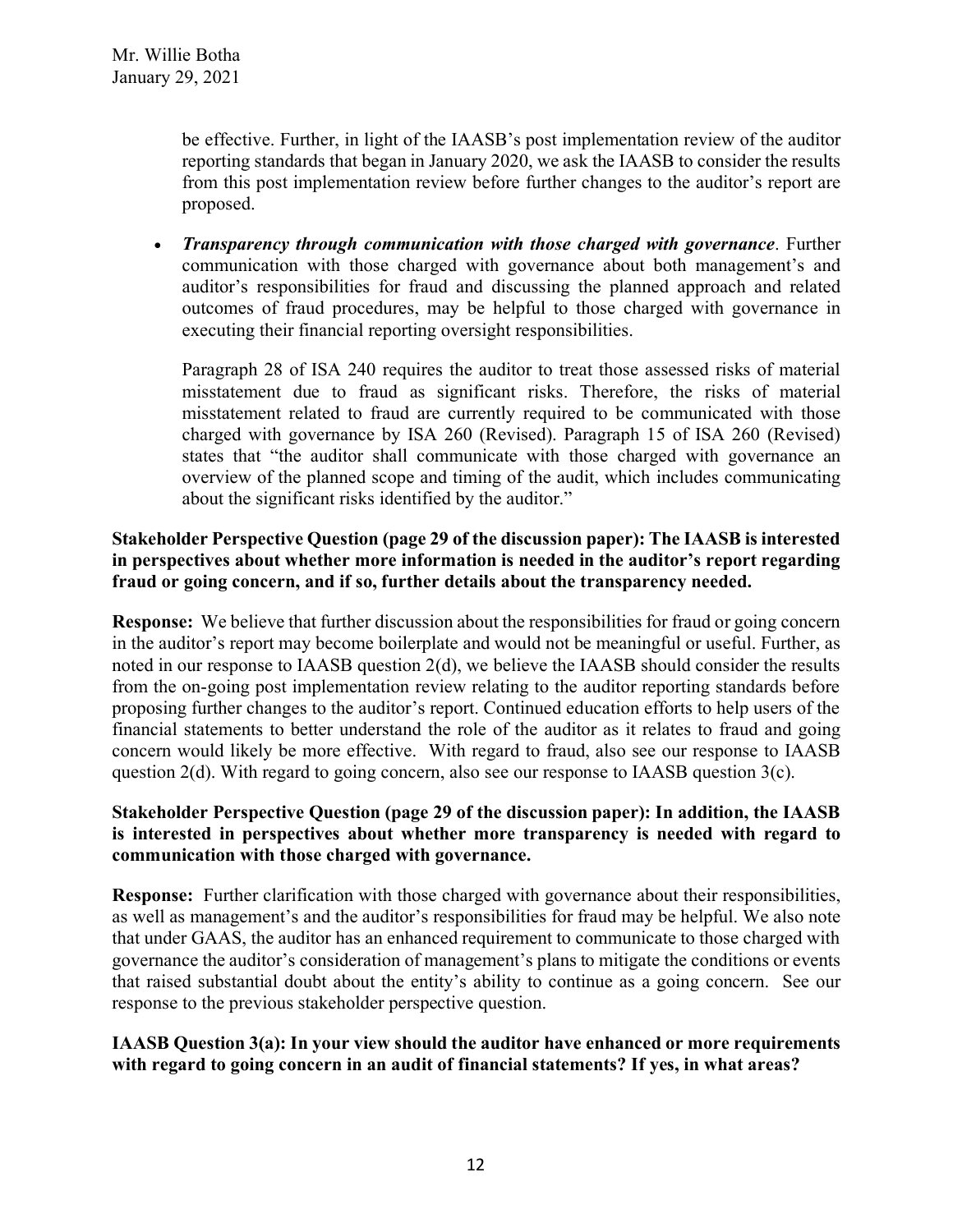Mr. Willie Botha January 29, 2021

**Response:** It is the responsibility of management and those charged with governance to first assess the appropriate basis of accounting and whether material uncertainties may cause doubt about the ability of the entity to continue as a going concern. Such responsibilities include determining the appropriate accounting and disclosure in accordance with the applicable financial reporting framework. It is our position that ISA 570 (Revised), *The Auditor's Consideration of an Entity's Ability to Continue as a Going Concern*, adequately addresses the need for management to go "first" and for the auditor to audit management's assessment.

We encourage the IAASB to consider the incremental audit requirements contained in U.S. GAAS related to auditor responsibilities for evaluating going concern in AU-C section 570, *The Auditor's Consideration of an Entity's Ability to Continue as a Going Concern*. We recognize that AU-C section 570 uses different terminology than ISA 570 (Revised) when describing certain concepts and references to accounting terms. The terminology used in GAAS is more commonly used in the United States, for example the use of "substantial doubt." However, the concepts are similar.

The following is a summary of the requirements in GAAS that are not in ISA 570 (Revised):

- AU-C section 570 includes a definition of reasonable period of time that includes the period of time required by the applicable financial reporting framework and also includes application material with examples of the periods contained in various financial reporting frameworks. ISA 570 (Revised) does not include this definition or the related application material.
- AU-C section 570 contains an objective of the auditor to evaluate the possible financial statement effects, including the adequacy of disclosure regarding the entity's ability to continue as a going concern. The ASB believes that the inclusion of this objective is important to address disclosures, particularly for accounting frameworks that contain explicit disclosure requirements. ISA 570 (Revised) does not include this objective.
- AU-C section 570 contains a requirement for the auditor to obtain sufficient appropriate evidence, including written evidence, when management's plans include financial support by third parties or the entity's owner-manager and such support is necessary in supporting management's assertions about the entity's ability to continue as a going concern. This requirement is important to address these situations.
- AU-C section 570 contains a requirement for the auditor to request written representations from management about management's plans to mitigate the adverse effects of conditions or events that indicate there is substantial doubt about the entity's ability to continue as a going concern and the completeness of the financial statement disclosures that management is aware that are relevant to the entity's ability to continue as a going concern. AU-C section 570 also:
	- Includes requirements that address comparative presentations
	- eliminates an emphasis-of-matter paragraph from a reissued report
	- includes a requirement for the auditor to document specific matters related to the auditor's evaluation and conclusions about conditions or events that are identified,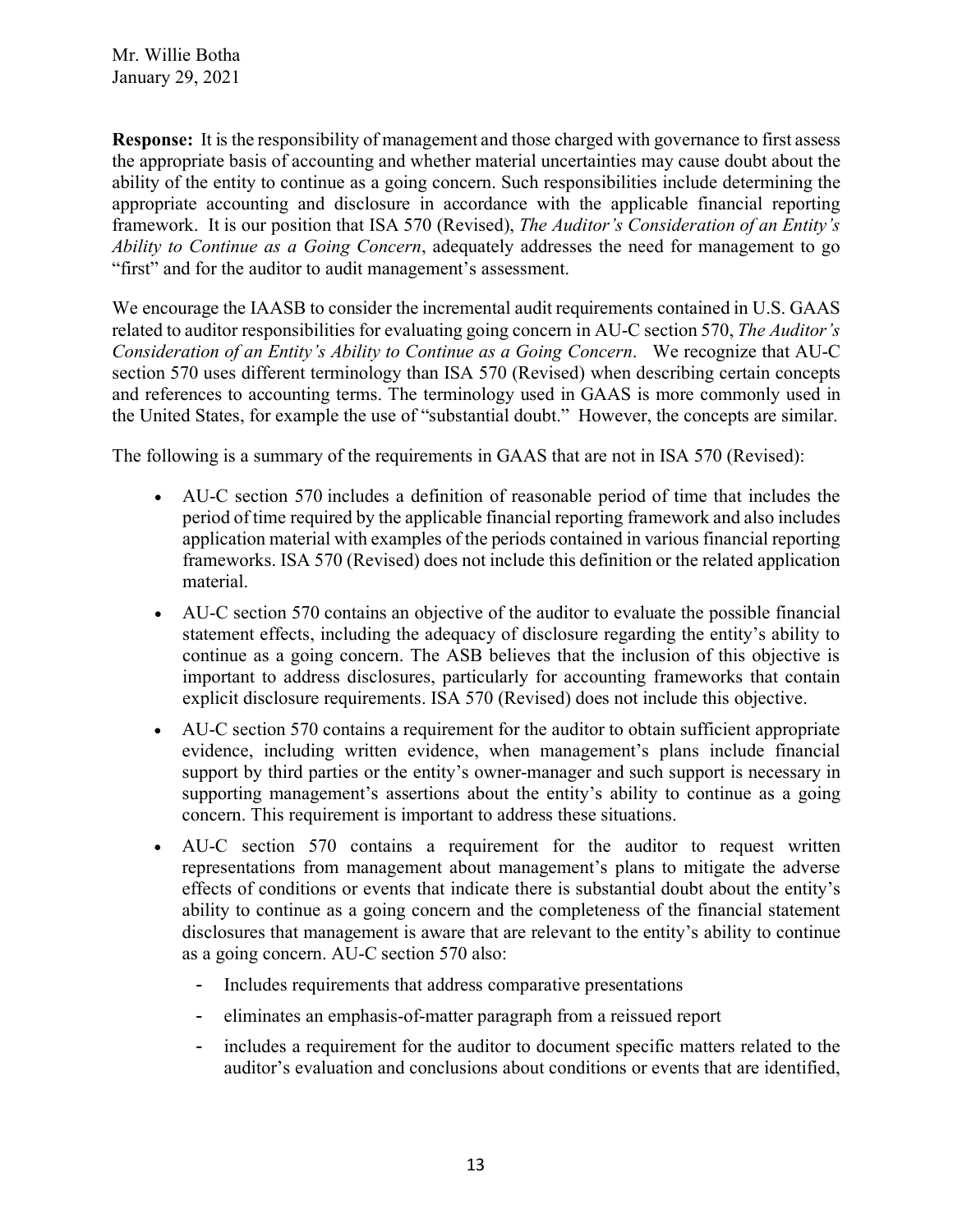when considered in the aggregate, raise substantial doubt about the entity's ability to continue as a going concern before consideration of management's plans

Further, we encourage the IAASB to consider if and how any proposed changes to the auditor's responsibilities relating to going concern might affect the auditor's responsibilities when auditing financial statements prepared in accordance with a special purpose framework, when auditing a single financial statement, and when engaged to review interim financial information. For example, U.S. GAAS were recently amended to reflect revised auditor responsibilities for assessing going concern and those revisions also included amendments to AU-C section 800, *Special Considerations — Audits of Financial Statements Prepared in Accordance with Special Purpose Frameworks*, AU-C section 805, *Special Considerations — Audits of Single Financial Statements and Specific Elements, Accounts, or Items of a Financial Statement,* and AU-C section 930, *Interim Financial Information*. As circumstances related to going concern would likely be relevant to users of the financial statements in at least some of the situations described in this paragraph, we recommend the IAASB include those sections in their research and consideration of potential changes.

**Stakeholder Perspective Question (page 23 of the Discussion Paper) — The IAASB is interested in perspectives on whether entities should be required to assess their ability to continue as a going concern for longer than twelve months, and therefore whether auditors should be required to consider this longer time period in their assessment, beyond the current required period. If stakeholders believe a longer timeframe should be required, alignment will need to be retained between the requirements under the applicable financial reporting framework and the auditing standards in order for auditors to be able to adequately perform their procedures.**

**Response:** We believe that it is important for the financial reporting framework to have an appropriate benchmark for management to consider in determining the appropriate basis of accounting and relevant considerations for addressing uncertainty or doubt regarding the ability of that entity to continue as a going concern, when that basis is applied. From a U.S. perspective, enhancements by the Financial Accounting Standards Board (FASB) to establish a disclosure framework have served to provide helpful transparency about an entity's ability to continue as a going concern and related risks (for example, liquidity, financing and other risks that could adversely affect a company).

We support the concept that the auditor's evaluation of management's assessment of the entity's ability to continue as a going concern should cover the same period as that used by management to make its assessment as required by the applicable financial reporting framework.<sup>[8](#page-13-0)</sup> However, we also recognize that there may be some financial reporting frameworks that have no explicit requirement. As further explained in our response to IAASB Question 3(a), we encourage the IAASB to consider the incremental audit requirements contained in U.S. GAAS (AU-C section 570) related to auditor responsibilities for evaluating going concern. In particular, AU-C section 570 provides a definition of "reasonable period of time" that includes the period of time required

<span id="page-13-0"></span><sup>8</sup> Paragraph 13 of ISA 570 (Revised), *The Auditor's Consideration of an Entity's Ability to Continue as a Going Concern*.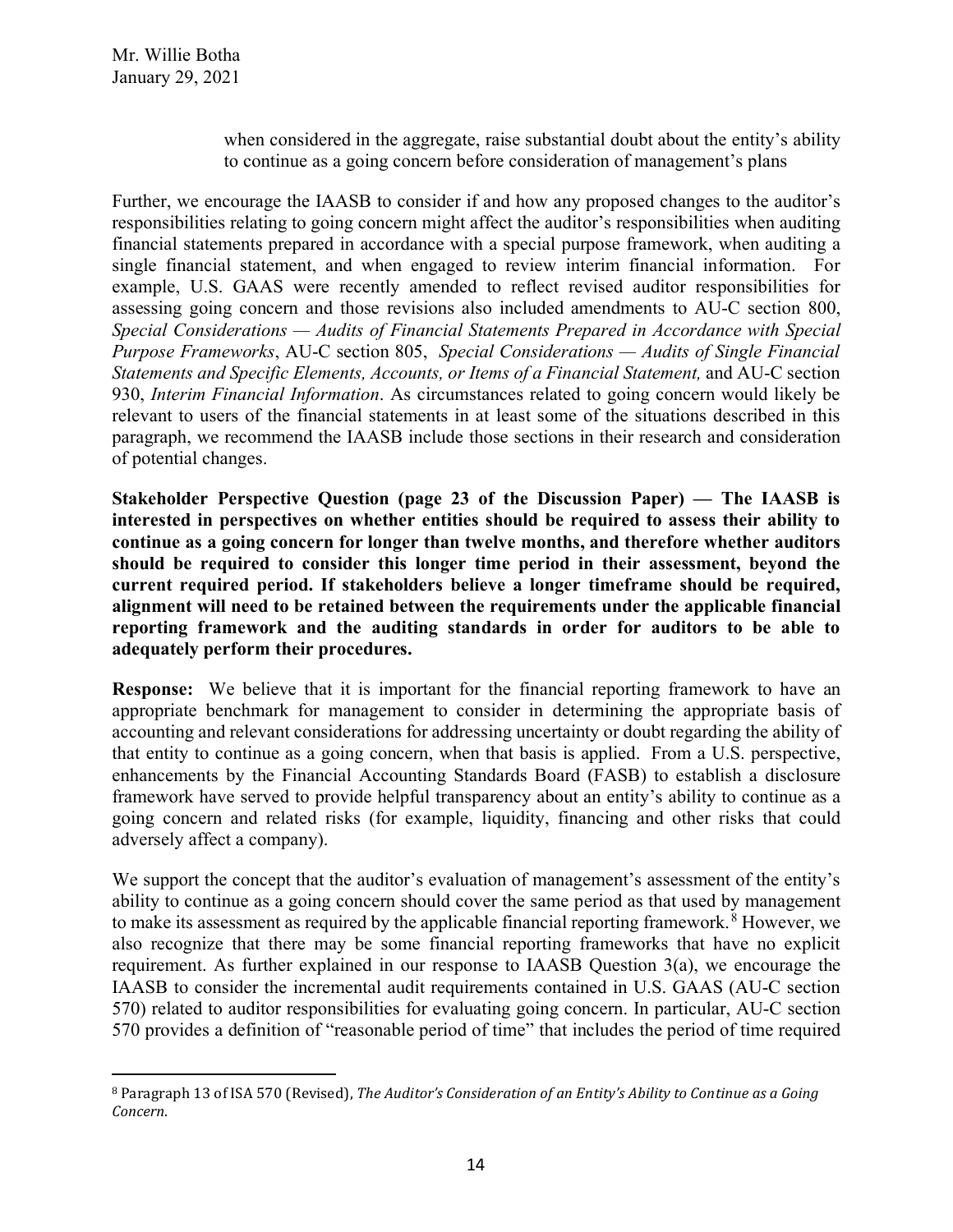by the applicable financial reporting framework, or if no such requirement exits, within one year after the date that the financial statements are issued (or within one year after the date that the financial statements are available to be issued, when applicable). This definition aids the auditor when determining the period of time to be considered.

# **Stakeholder Perspective Question (page 24 of the discussion paper): The IAASB is interested in perspectives about whether changes are needed with regard to going concern and other concepts of resilience (within the purview of the IAASB's remit).**

**Response:** We continue to recognize that it is management's responsibility to assess the entity's ability to continue as a going concern, as established by the applicable financial reporting framework. Furthermore, we have concerns with introducing new terminology, for example "resilience" because new terminology may cause more confusion and potentially increase the expectation gap. A specific concern is understanding what is meant by "resilience" and how it differs from the concept of "going concern."

**IAASB Question 3(b): In your view, is there a need for enhanced procedures [related to going concern] only for certain entities or in specific circumstances? If yes:**

- **(i) For what types of entities or in what circumstances?**
- **(ii) What enhancements are needed?**
- **(iii) Should these changes be made within the ISAs or outside the scope of an audit (e.g., a different engagement)? Please explain your answer.**

**Response:** We support the concept that audits of all entities should be subject to the same requirements relating to going concern. As we noted in our cover letter, we encourage the IAASB to continue to develop principles-based standards, without being overly prescriptive considering that these standards may serve as the basis for audits of all entities, whether public or private. Also see our response to IAASB question  $3(a)$ , as circumstances related to going concern would likely be relevant in at least some circumstances to users of the financial statements prepared in accordance with a special purpose framework, for audits of single financial statements, and when the auditor is engaged to perform an interim review.

**IAASB Question 3(c): In your view, do you believe more transparency is needed:** 

**(i) About the auditor's work in relation to going concern in an audit of financial statements? If yes, what additional information is needed and how should this information be communicated (e.g., in communications with those charged with governance, in the auditor's report, etc.)?**

**Response:** We are concerned that further discussion in the auditor's report may become boilerplate and would not be meaningful or useful. However, we highlight the following requirements that exist in the applicable financial reporting framework in the United States and correspondingly in the auditing standards for nonissuers in the United States that the IAASB may want to consider as it moves forward with this project: